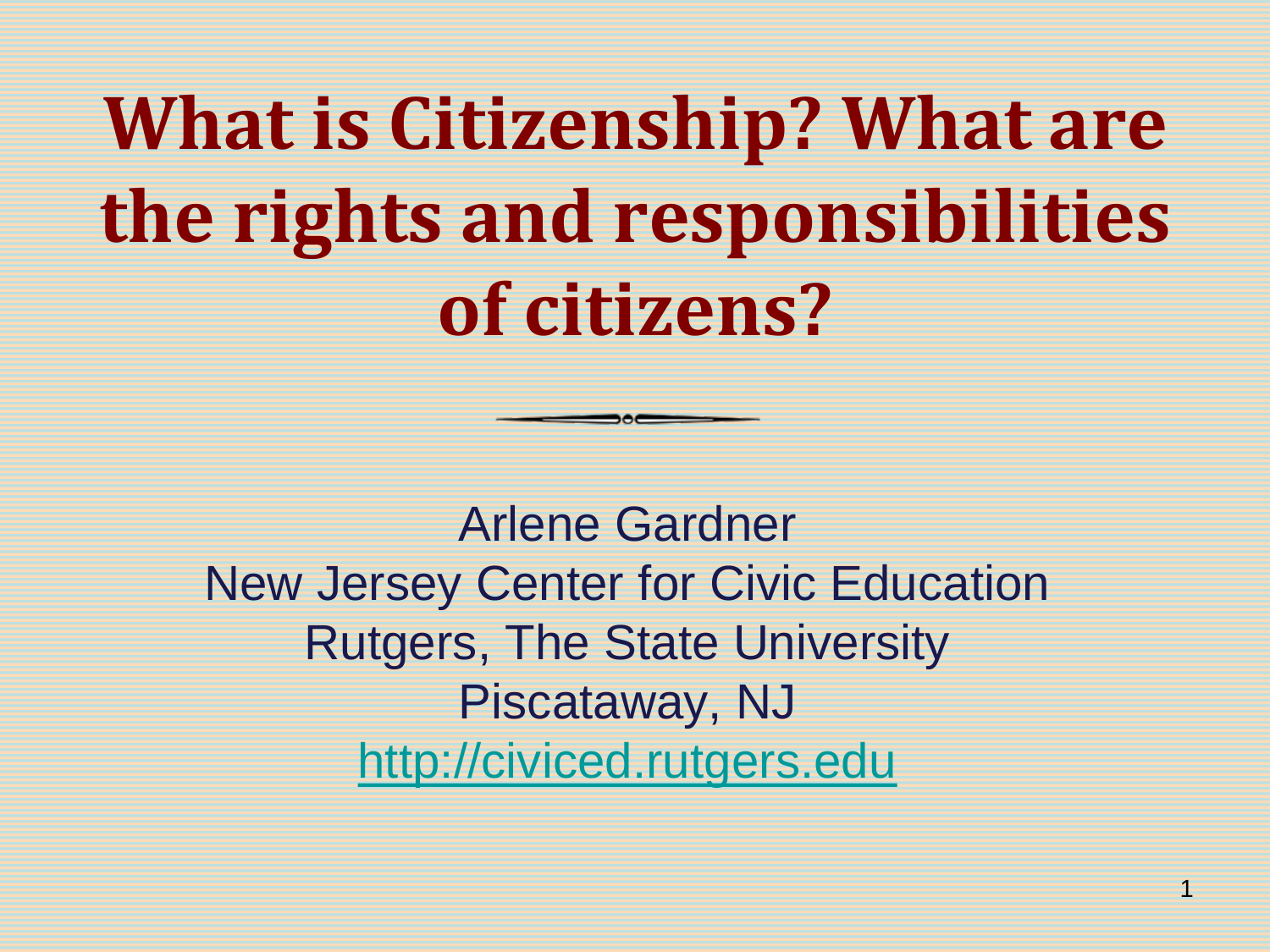# **What is Citizenship?**

- Citizenship is a relationship between an individual and a country to which the individual owes allegiance and in turn is entitled to its protection.
- People who are born or choose to be citizens of a nation must defend the laws and pledge allegiance to that nation.
- Each nation determines the conditions under which it will recognize persons as its citizens, and the conditions under which that status will be extended or withdrawn.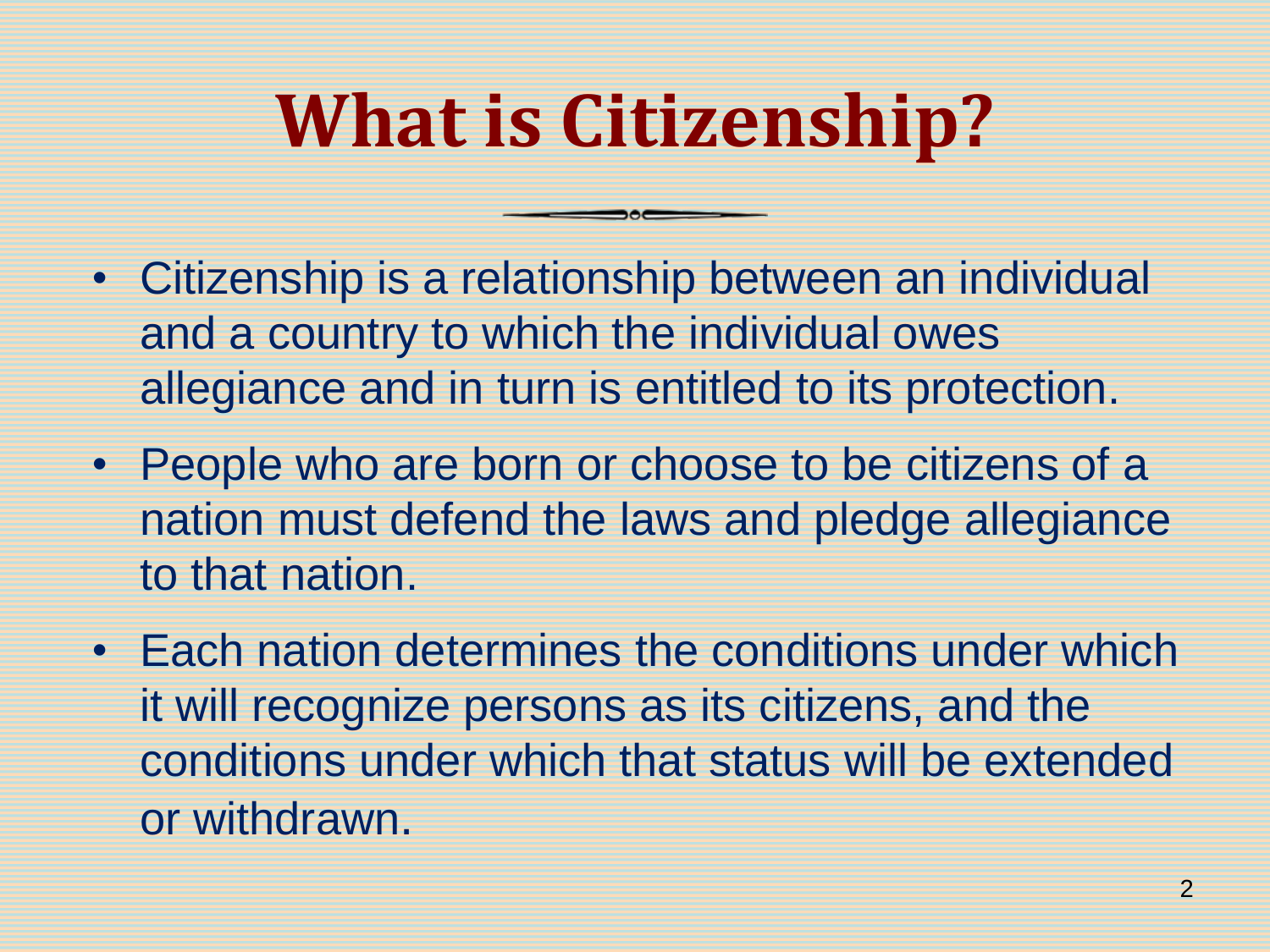### **Who is a citizen of the United States?**

- Unlike European countries where citizenship is based on "Blood and soil", in the United States with multiethnic, multi-religious inhabitants from the start, citizenship is based on the shared secular ideas of liberty and justice.
- "Citizens" are either born in the U.S. ("Jus Soli") or acquire citizenship by being born to parents who were citizens or by naturalization.
- Initially individuals were "citizens" of the state they lived in. There was no definition of United States citizenship in the Constitution, only a process for naturalization.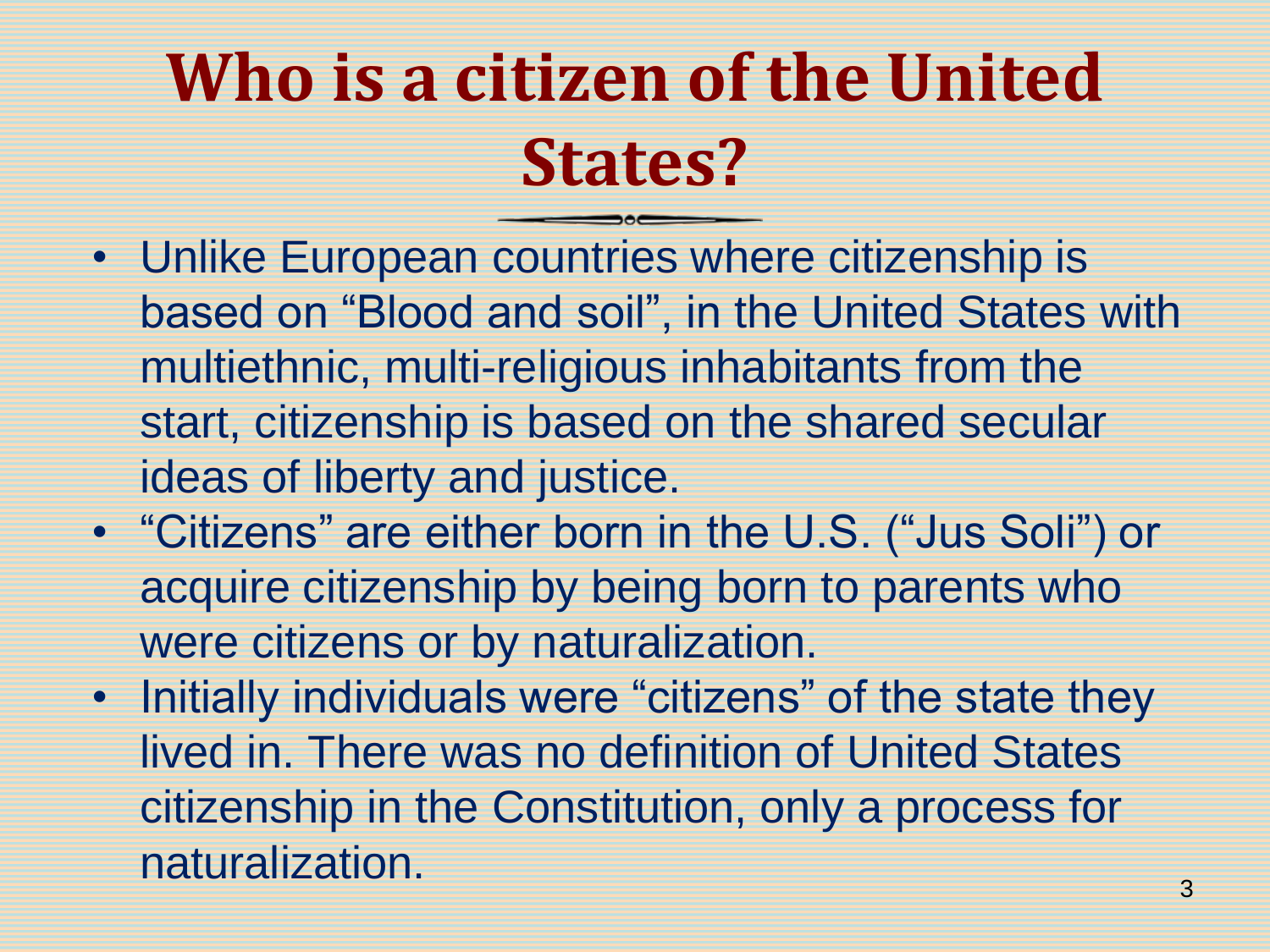#### **Excerpt from Letter from General George Washington, Dec. 2, 1783**

*"…The bosom of America is open to receive not only the Opulent and respected Stranger, but the oppressed and persecuted of all Nations and Religions; whom we shall welcome to a participation of all our rights and privileges, if by decency and propriety of conduct they appear to merit the enjoyment."*

*Source:* Michael Lemay and Elliot Robert Barkan, eds. *U.S. Immigration and Naturalization Laws and Issues: a Documentary History.* Westport, Connecticut: Greenwood Press, 1999.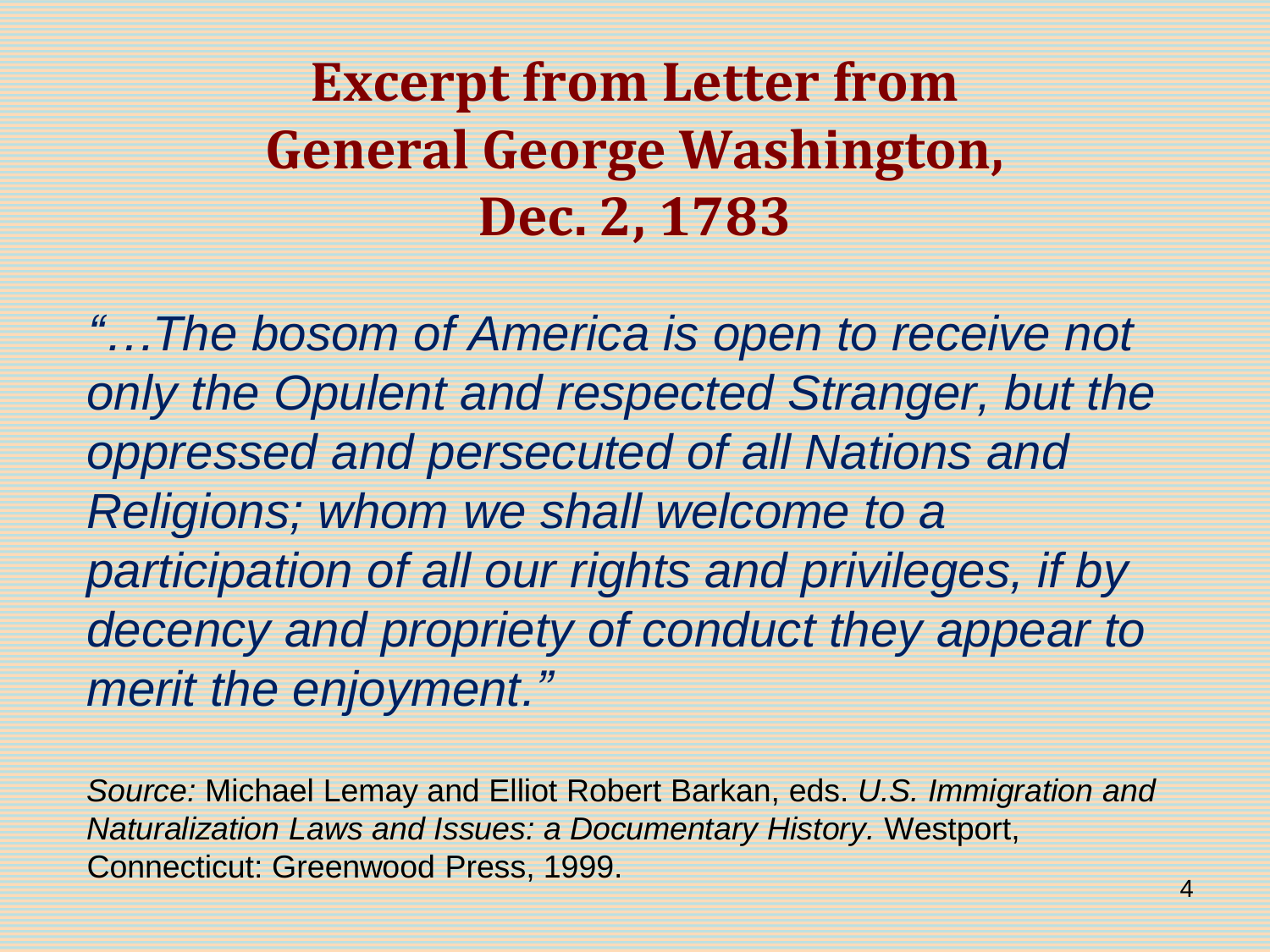## **What is "naturalization"?**

Naturalization is the process by which U.S. citizenship is granted to a lawful permanent resident after meeting the requirements established by Congress.

The requirements have changed over time.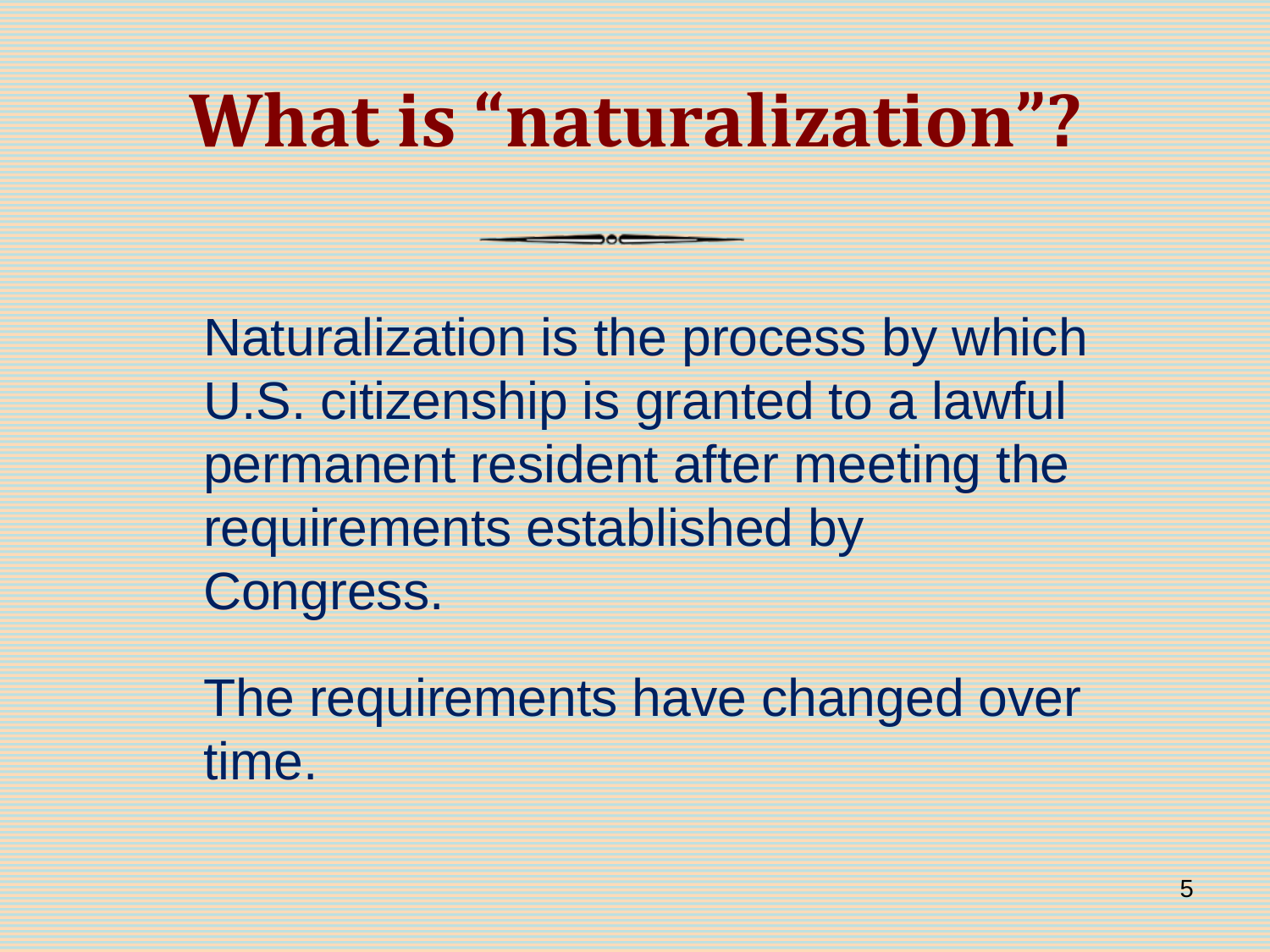#### **Early Naturalization Acts**

- The first Naturalization Act in 1790 required **two years** of residence in the United States and one year in the state of residence (in order to address one's good character) prior to applying for citizenship
- Length of time required for residency was expanded to **five years** in the 1795 Naturalization Act and to **14 years**  in the 1798 Naturalization Act (along with the Alien and Sedition Acts) repealed in 1802
- Only "free white persons" could become citizens
- Not changed until 1868 when the 14<sup>th</sup> Amendment made it clear that citizenship included "all persons" including those of African descent. 6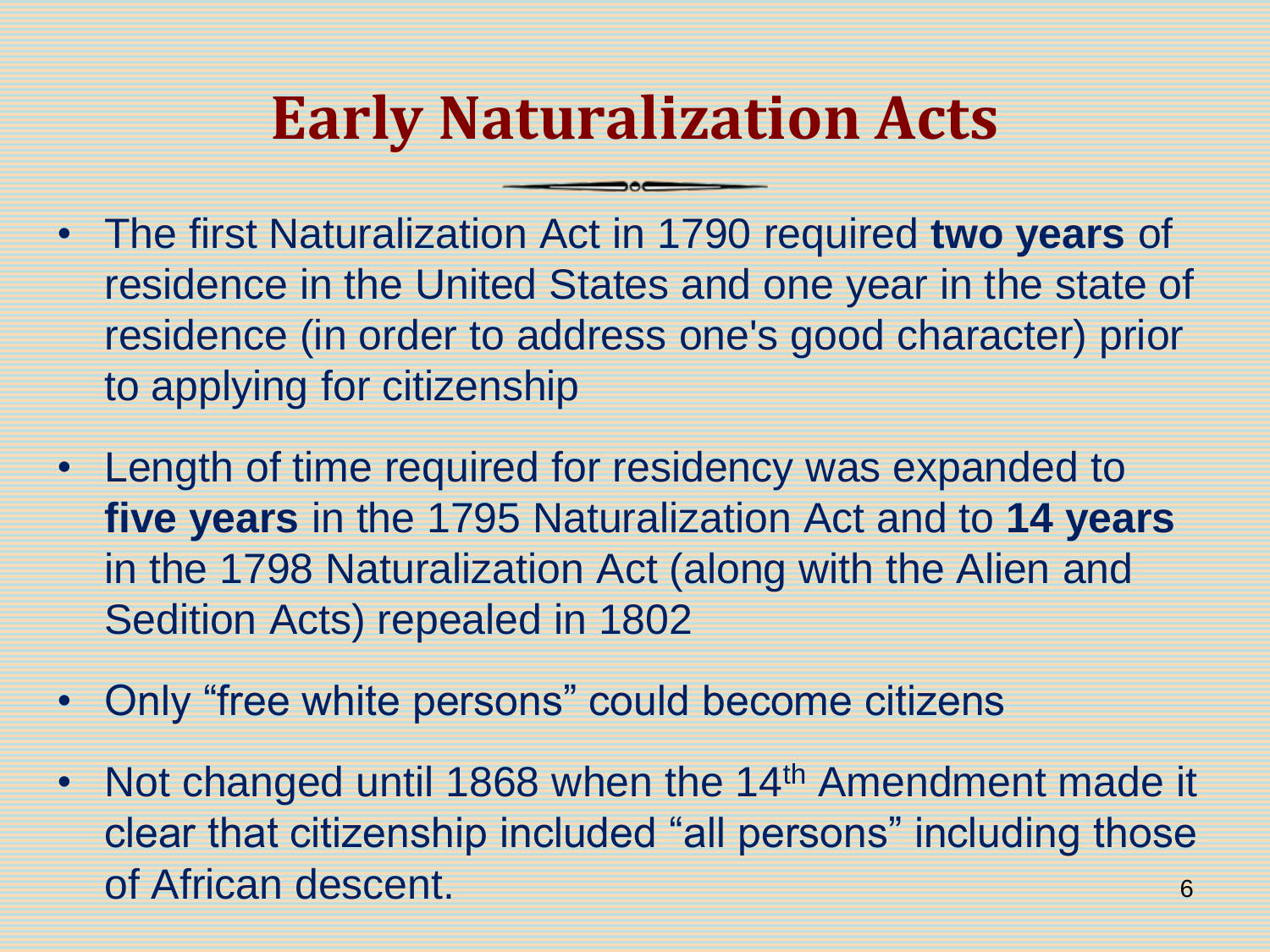### **The Fourteenth Amendment**

*"Section 1. All persons born or naturalized in the United States and subject to the jurisdiction thereof, are citizens of the United States, and of the State wherein they reside."*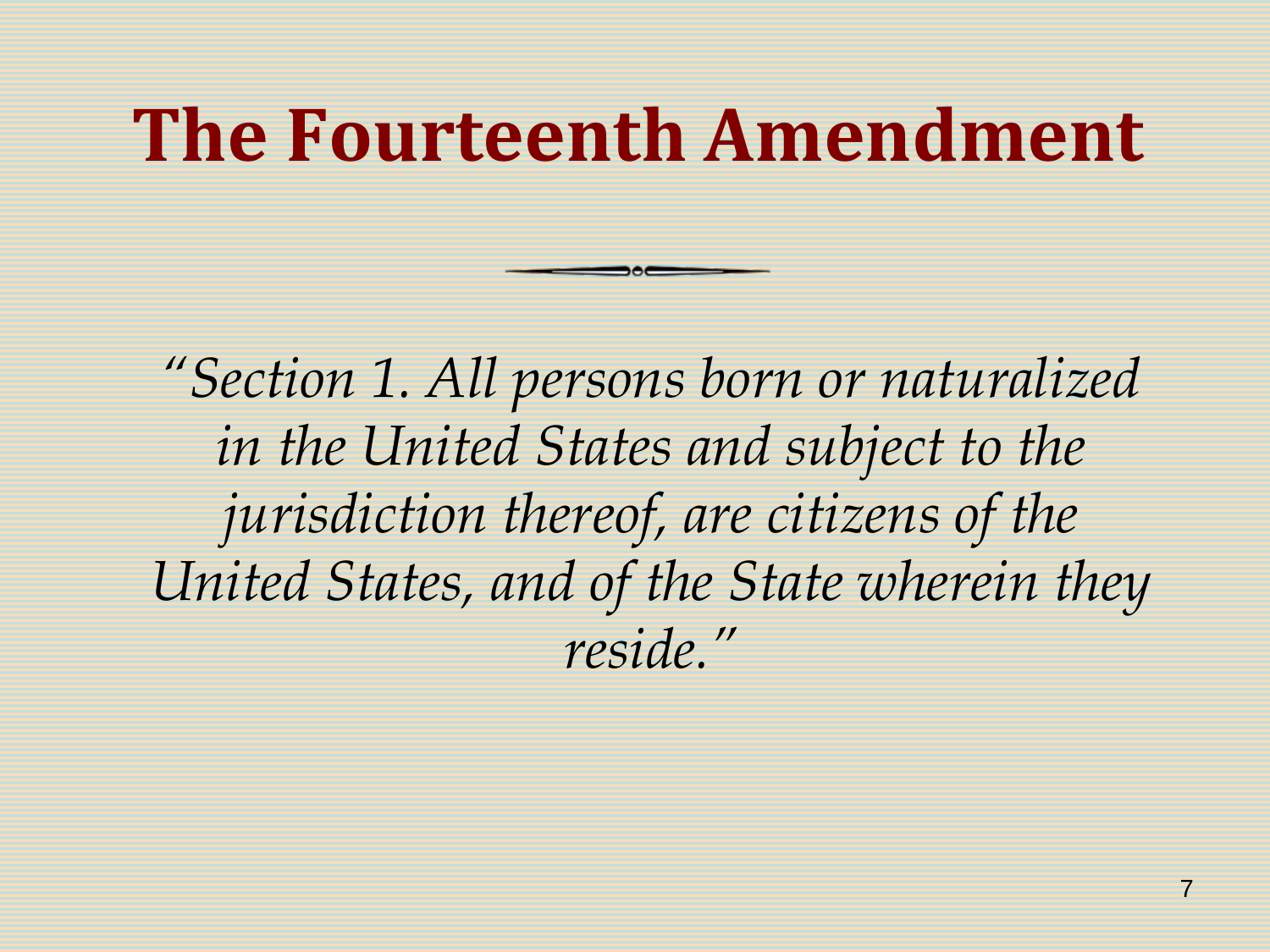## **Who is a citizen?**

- You are a United States citizen if you were born anywhere in the United States or its territories, including Puerto Rico, Guam and the U.S. Virgin Islands.
- If you are born in another country and immigrate to the United States, you are "resident alien, not a citizen". If you enter the U.S. legally, you can become a legal permanent resident.
- If you were born in another country and become a legal permanent resident (obtain a green card), you can become a naturalized U.S. citizen.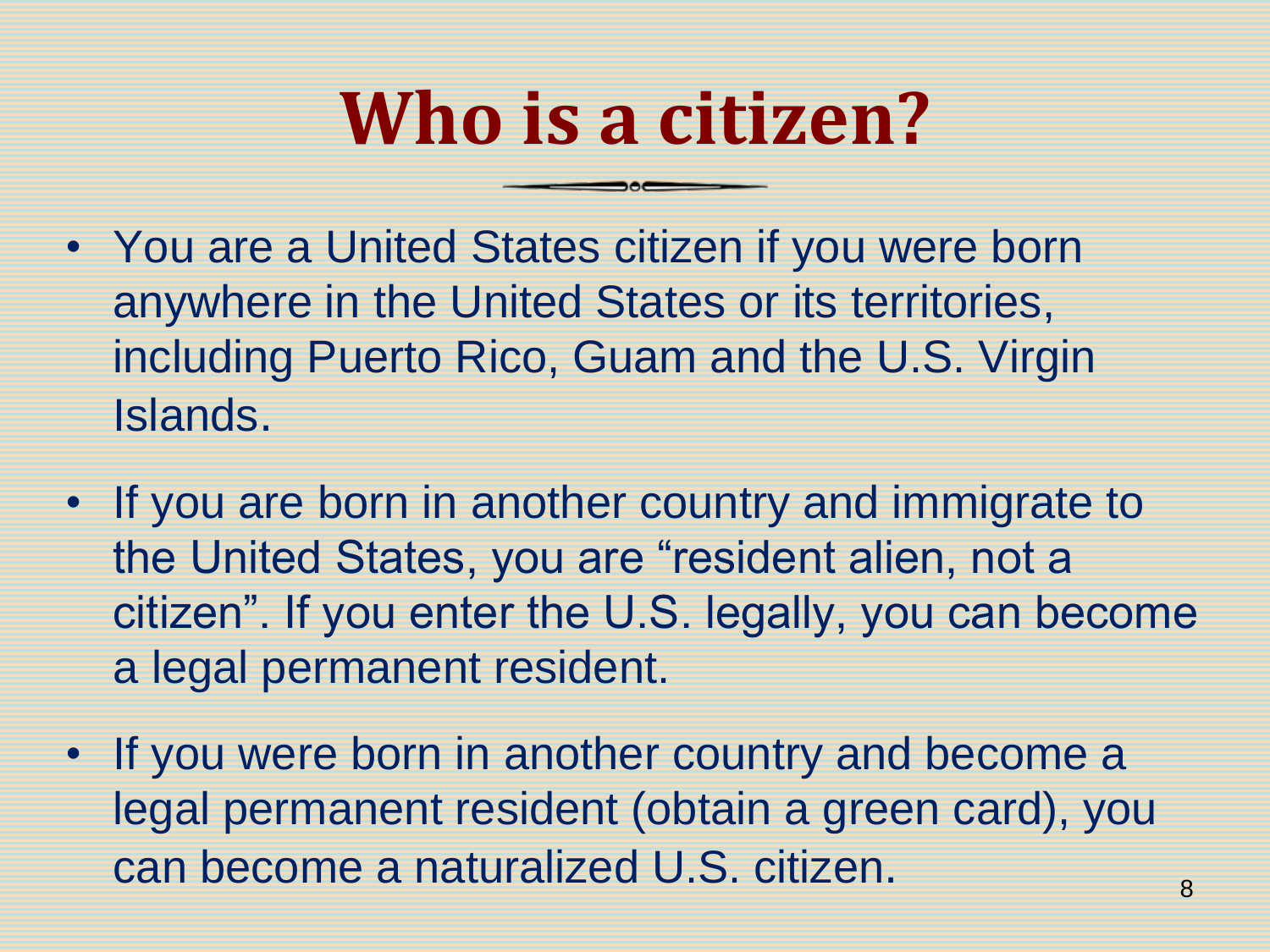

- A refugee is someone who has been forced to flee his or her country because of persecution, war or violence. A refugee has a well-founded fear of persecution for reasons of race, religion, nationality, political opinion or membership in a particular social group. (Refugee status is determined by the United Nations.)
- When people flee their own country and seek sanctuary in another country, they apply for asylum – the right to be recognized as a refugee and receive legal protection and material assistance. An asylum seeker must demonstrate that his or her fear of persecution in his or her home country is wellfounded.
- The U.S. accepts a limited number of refugees each year. The president in consultation with Congress determines the authorized number of refugee admissions each year. **9**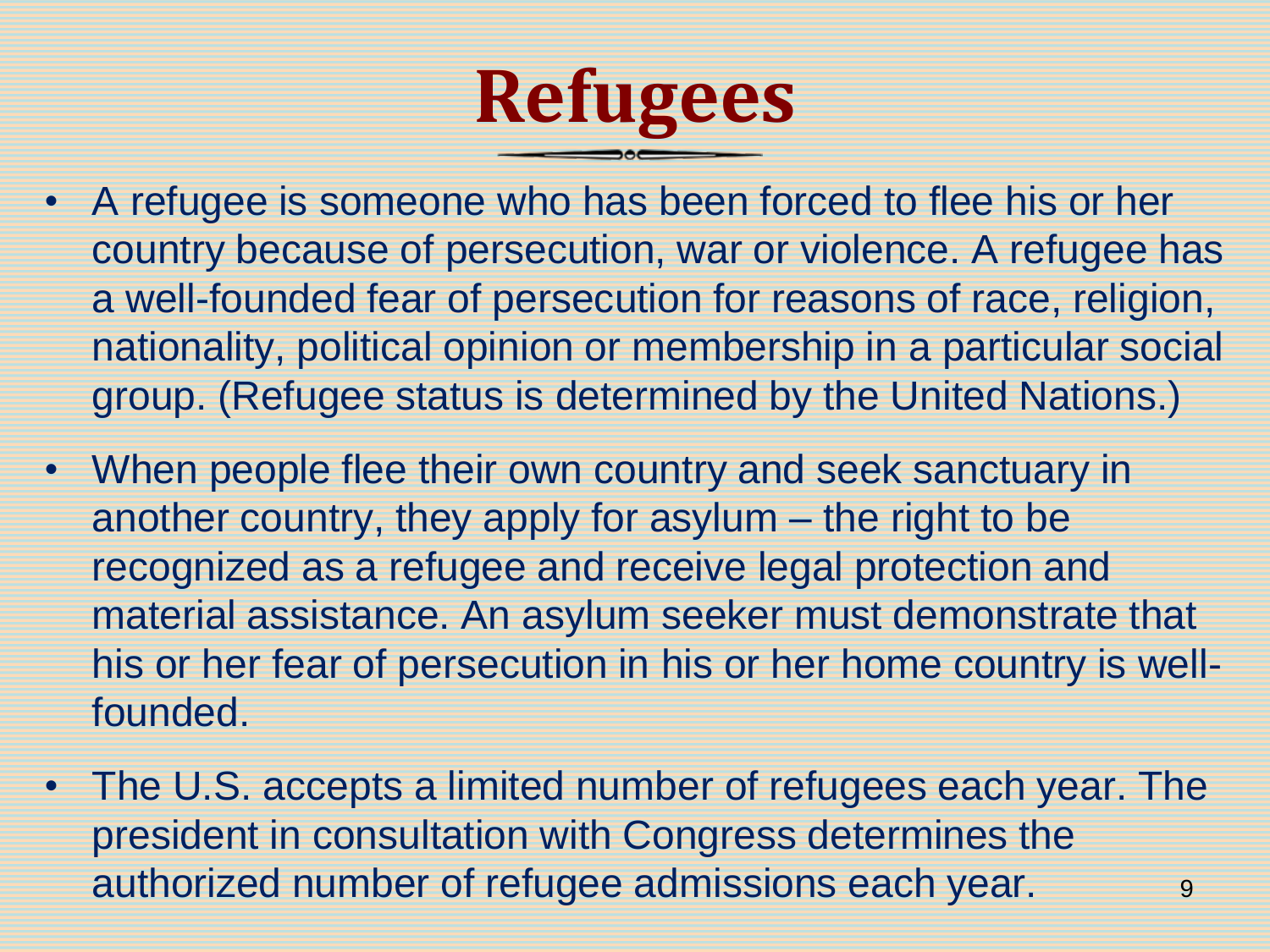# **Who can you become a naturalized citizen?**

- A lawful permanent resident (including refugees) living in the United States for five years qualifies for naturalization after passing the "Citizenship" exam.
- Minors (under age 18) are ineligible to obtain U.S. citizenship through naturalization. However, a minor child of a naturalized citizen becomes a citizen of the U.S. when the parents do.
- Foreign nationals with criminal backgrounds will not be allowed to become U.S. citizens.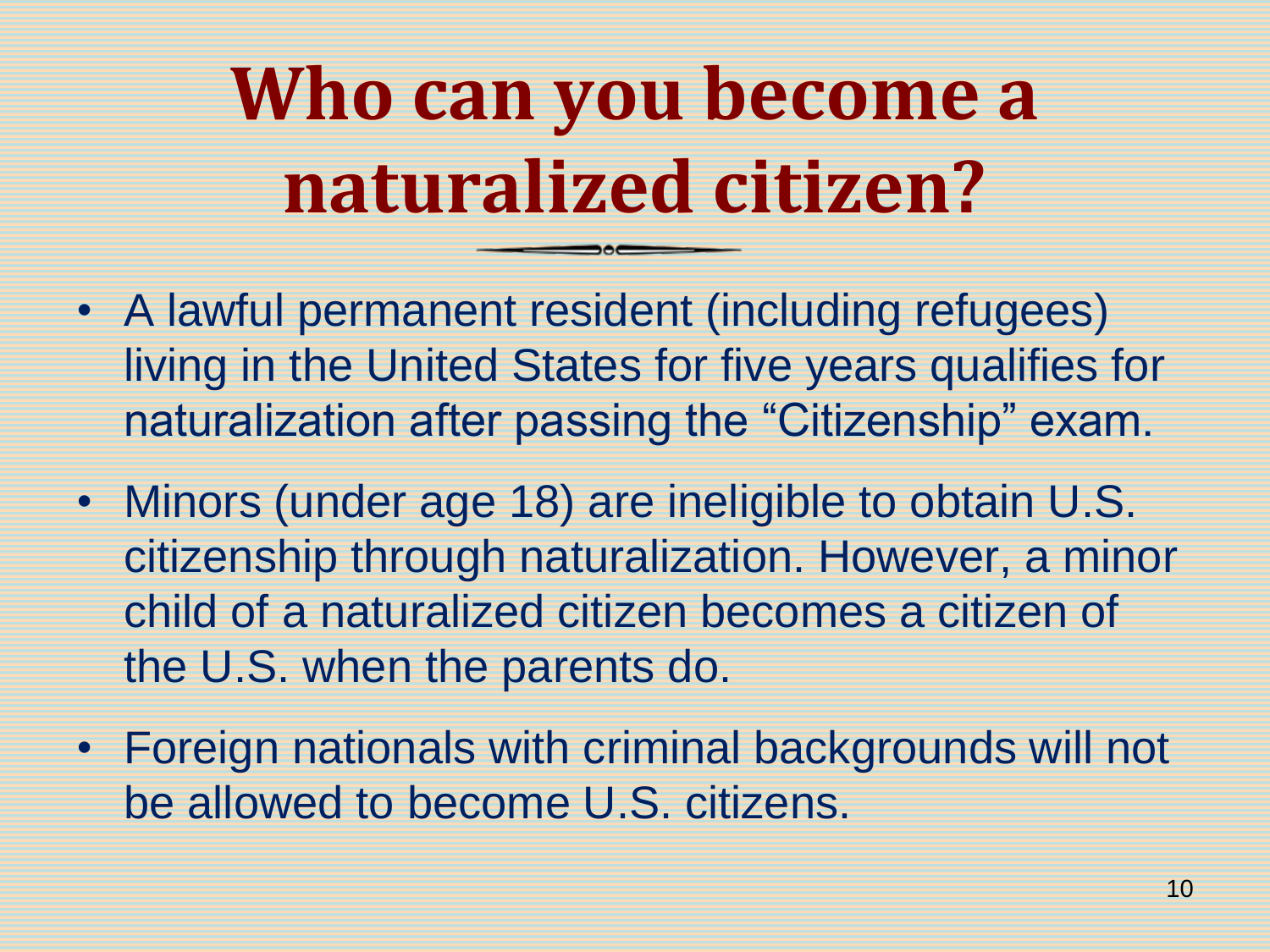## **Citizenship Exam**

- Includes an English reading and writing component as well as a civics exam
- At the naturalization interview, the USCIS Officer will ask up to **10 random** civics questions. The applicant must answer 6 questions correctly to pass
- Practice tests with 100 questions are available at <https://my.uscis.gov/prep/test/civics/view>
- Questions such as: The idea of self-government is in the first three words of the Constitution. What are these words?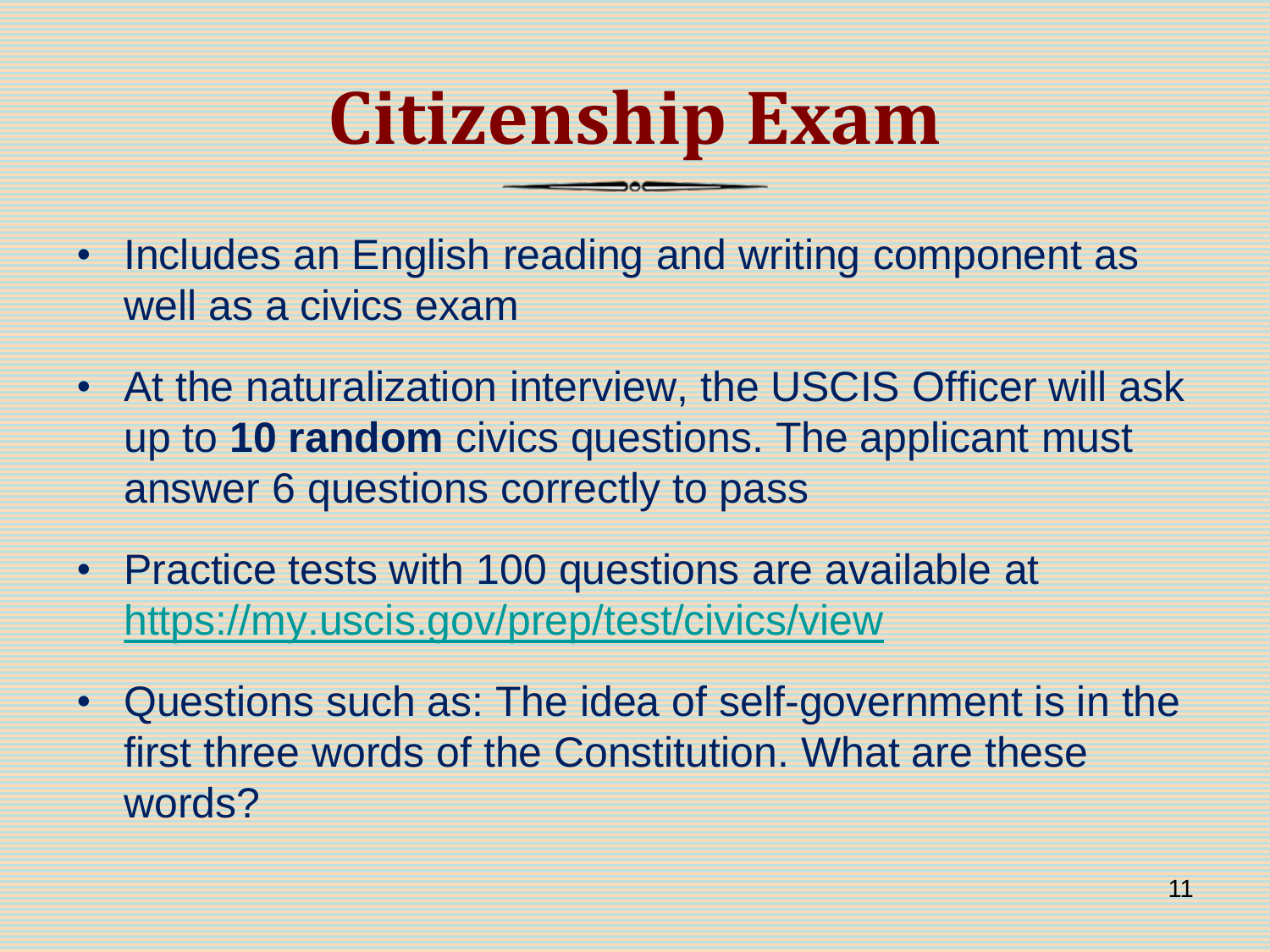## **What are the rights of citizenship?**

- U.S. citizens (including naturalized citizens) have the RIGHT to:
	- Vote
	- **≻ Serve on juries**
	- **≻ Run for office (Serving on a jury is often seen as an** obligation but women and African-Americans fought to have this right.)
	- **Example 3** Register for the Selective Service (if you are male and between age 18 through 25)
	- Equal protection and due process
- Legal permanent residents who live in the U.S but are not citizens do not have these rights. (The 14<sup>th</sup> Amendment only protects citizens.) and the set of the set of the set of the set of the set of the set of the set of the set o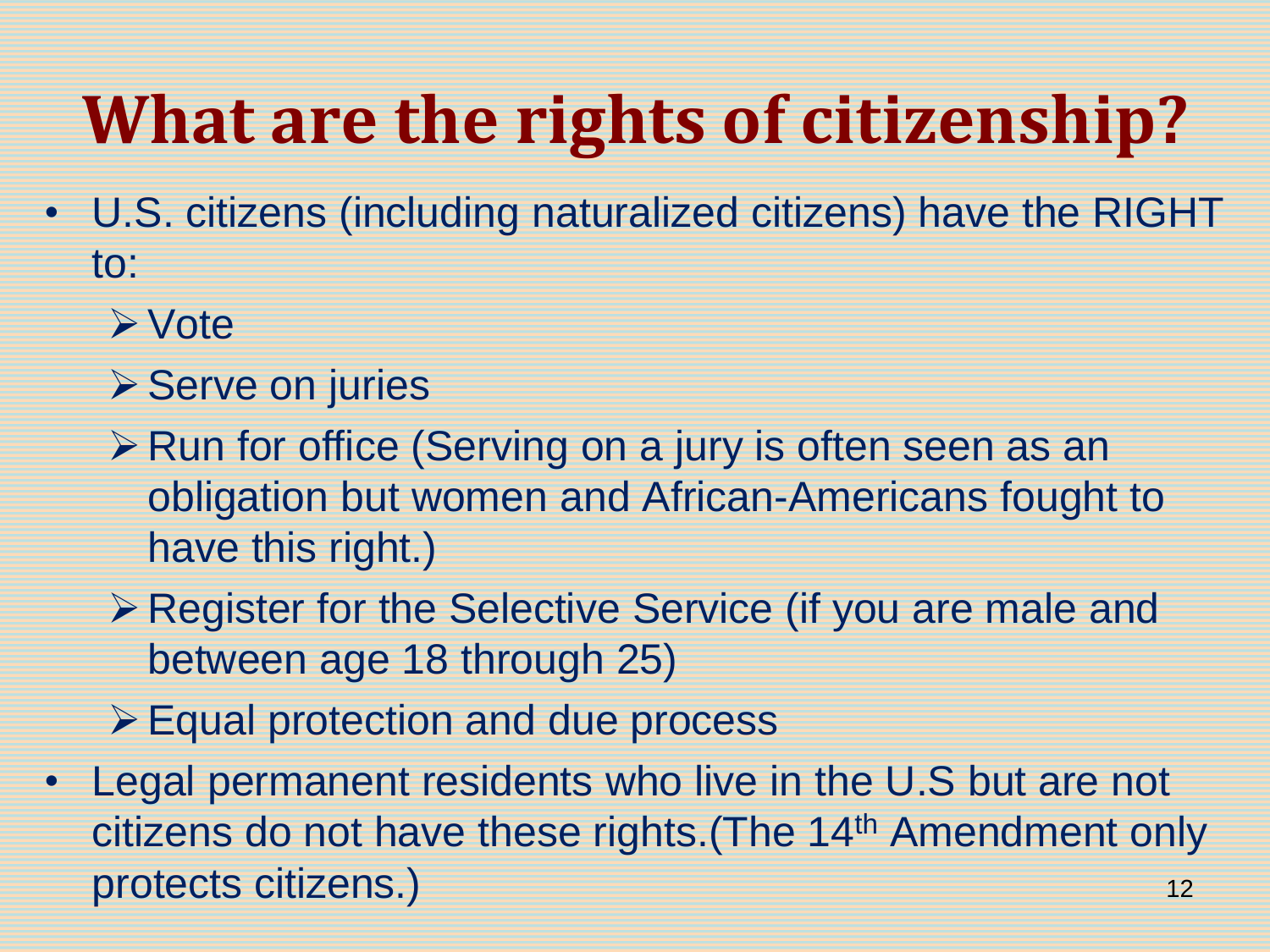## **What are the responsibilities or obligations of citizenship?**

- U.S. citizens have a RESPONSIBILITY or OBLIGATION to:
	- $\triangleright$  Follow the laws, including paying taxes
	- Register for the Selective Service (if male aged 18-25)
	- **≻Be informed about public issues**
	- ▶ Support our democratic form of government and not work against the country's national interests (e.g., for a foreign country).
	- > The is what "pledging allegiance" means.
- Legal permanent residents must also follow the laws, including paying taxes, but may be deported for committing serious crimes. 13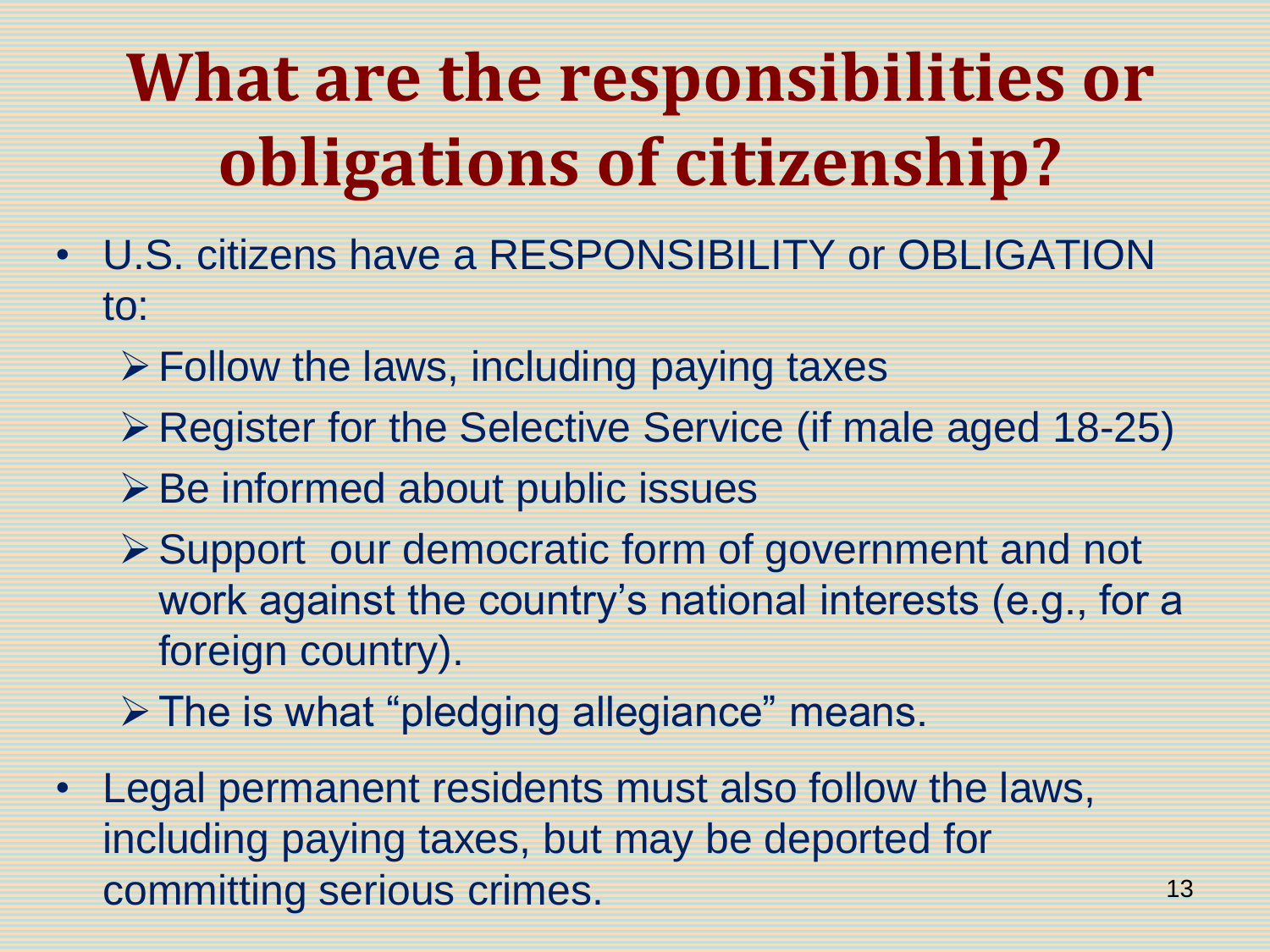### **What is responsibility?**

- What is a responsibility?
	- A duty or obligation to do something or to refrain from doing something
	- What might be examples?
- Usually there are *rewards or benefits* that come from fulfilling responsibilities and *penalties or punishment* for failing to fulfill responsibilities.
	- What might be examples?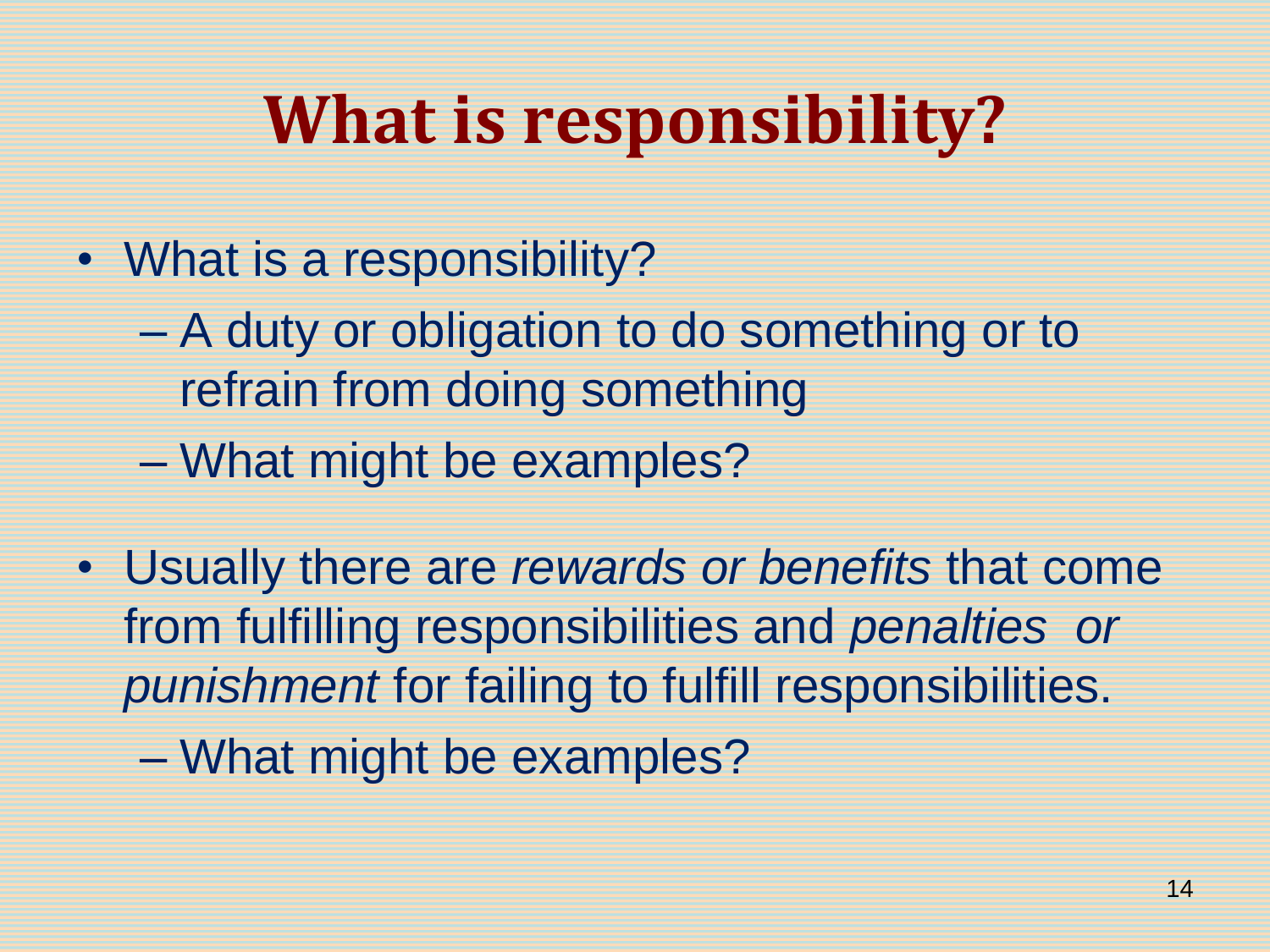## **What are the sources of responsibilities?**

- Promises
- Assignments
- Appointments
- Occupation
- Law
- Custom
- Moral principles
- Citizenship
- Identify a responsibility you have from each of these sources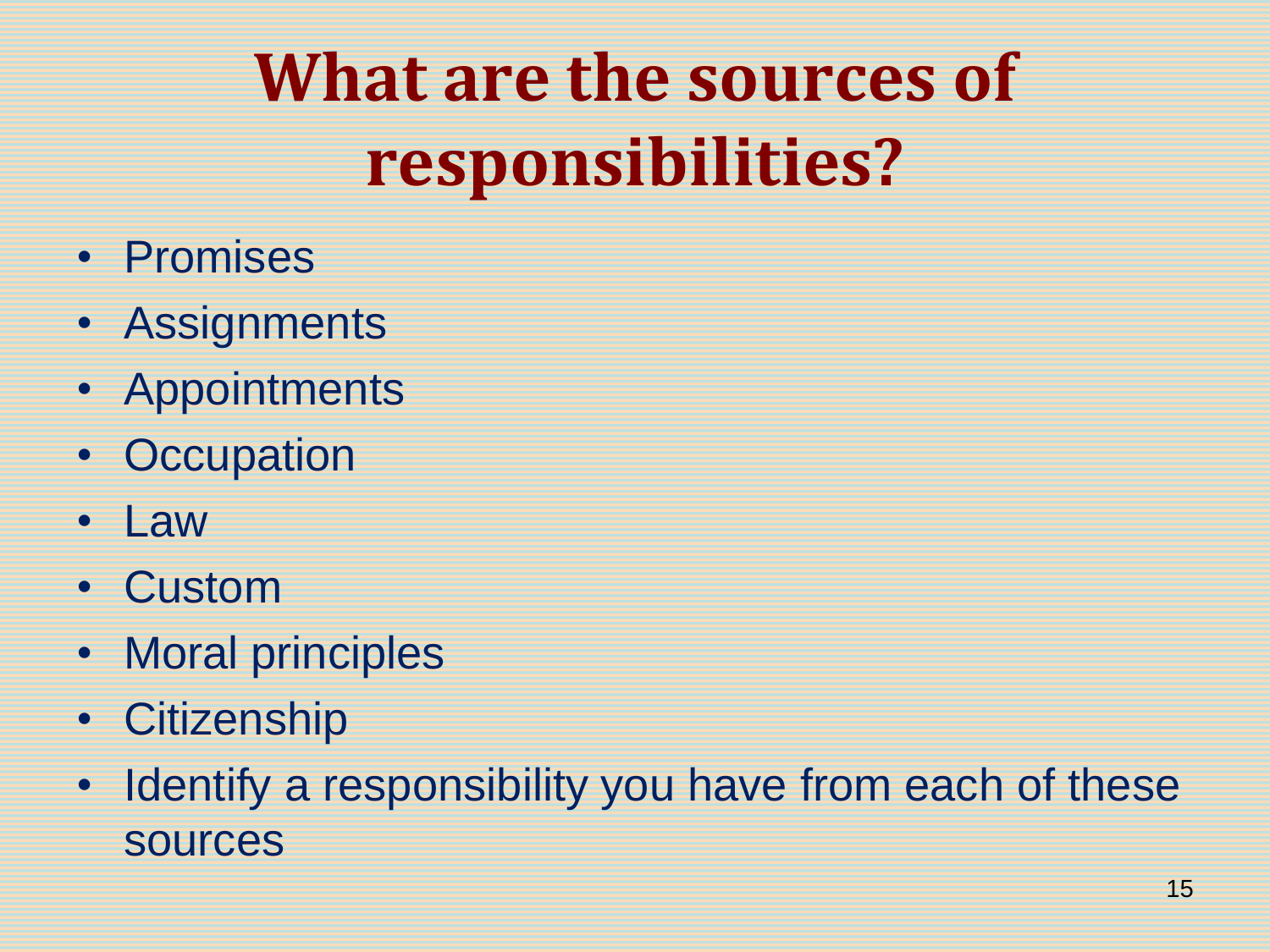### **What are the consequences of fulfilling responsibilities?**

- Benefits to others:
	- o Predictability
	- o Security
	- o Efficiency
	- o Fairness
	- o Community spirit
- Benefits to person fulfilling the responsibility:
	- o Independence
	- o Self esteem
	- o Acceptance and approval
	- o Gains in knowledge, skill and experience
	- o Increased recognition, status of payment